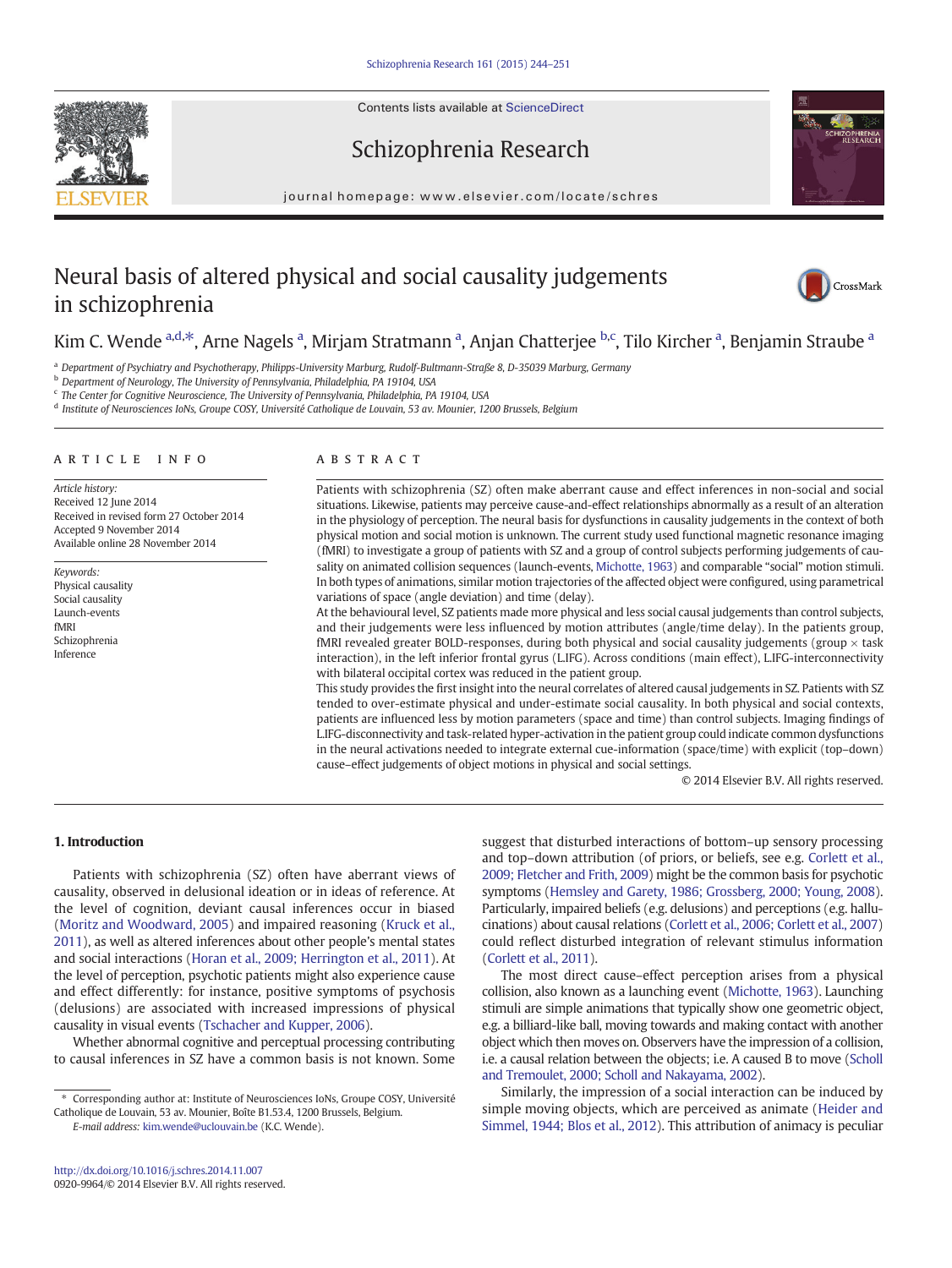to social as opposed to physical causal events [\(Schlottmann et al., 2006](#page-6-0)). To be interacting socially, traits of living entities like intentions must be attributed to objects; a social cognitive process referred to as mentalizing [\(Tremoulet and Feldman, 2006](#page-7-0)).

Stimulus motion attributes in time and space are relevant to the impressions of cause and effect in both physical and social events. In physical events, spatial and temporal violations of motion contingencies lead to more non-causal judgements of launching events [\(Young et al.,](#page-7-0) [2005; Young and Falmier, 2008\)](#page-7-0). By contrast, in social events, the same violations of motion produce more causal responses [\(Scholl and](#page-6-0) [Tremoulet, 2000; Falmier and Young, 2008; Blos et al., 2012](#page-6-0)).

Initial behavioural research suggests, that patients with delusions tend to make different judgements of causality compared to healthy subjects in both physical ([Blakemore et al., 2003; Tschacher and](#page-6-0) [Kupper, 2006](#page-6-0)) and social motion events ([Blakemore et al., 2003](#page-6-0)). Other perceptual deficits in "Gestalt"-domains (e.g. in perceptual grouping; see [Silverstein et al., 2000](#page-6-0)) are related to disorganization symptoms in psychosis [\(Uhlhaas and Silverstein, 2005\)](#page-7-0). These altered "Gestalt" perceptions in SZ could reflect general dysfunctions in perceptual organisation needed to integrate stimulus-attributes, i.e. motion parameters [\(Tschacher and Kupper, 2006\)](#page-7-0). Whether SZ patients have trouble integrating spatio-temporal parameters when judging causality in physical and social motion contexts is not known.

The neural mechanisms of cause–effect inferences are still under investigation. Evidence from brain lesion studies and neuroimaging suggests a distinction between automatic causality perception and cognitive inference [\(Blakemore et al., 2001; Fonlupt, 2003; Fugelsang](#page-6-0) [et al., 2005; Roser et al., 2005\)](#page-6-0). Recently, our group conducted a set of functional magnetic resonance imaging (fMRI) studies using healthy volunteers as participants, to investigate the neural correlates of causal judgements on simple motion stimuli in physical and social contexts [\(Blos et al., 2012; Wende et al., 2013\)](#page-6-0). Causality judgements, as compared to judgements of movement direction, engaged a frontoparietal network [\(Wende et al., 2013\)](#page-7-0). Similar patterns of neural activity have been associated with explicit (top–down) inferences about visual– spatial ("perceptual") attributes during reasoning [\(Kranjec et al., 2012;](#page-6-0) [Straube et al., 2011](#page-6-0)).

Previous psychophysiological research indicates that SZ patients may have altered experiences of launching events ([Adams et al., 2012](#page-6-0)), but the neural basis of these observations remains unclear. Inference tasks used to investigate reasoning engage bilateral middle/inferior frontal cortex regions ([Goel and Dolan, 2004; Goel, 2007; Rodriguez-Moreno](#page-6-0) [and Hirsch, 2009; Prado et al., 2011; Watson and Chatterjee, 2012\)](#page-6-0). In psychosis, frontal/prefrontal cortex dysfunction could be a common neural basis underlying inference deficits on external social [\(Lee et al., 2004](#page-6-0)) and visual–spatial information [\(Lee et al., 2008\)](#page-6-0). A similar proposal comes from interactionist ("Bayesian") models of psychosis [\(Fletcher](#page-6-0) [and Frith, 2009](#page-6-0)) and model psychosis studies (i.e. studies, in which healthy volunteers are induced with psychotic symptoms using psychoactive drugs like ketamine to investigate underlying neural mechanisms, see e.g. [Corlett et al., 2009](#page-6-0)). This line of research links the formation of altered "heuristics", i.e. delusional beliefs, to abnormal neural responses in frontal cortices ([Corlett et al., 2006](#page-6-0)). Abnormal frontal response patterns are directly related to psychotic patients' deficits in making predictive inferences [\(Corlett et al., 2007\)](#page-6-0).

More recent imaging work associates increased neural activity in SZ patients in inferior and middle frontal brain regions, in response to impaired social inferences in visual events [\(Pedersen et al., 2012](#page-6-0)). Impaired social (biological) motion perceptions might reflect similar dysfunctions in integration of external visuo-spatial motion parameters to higher-order cognitive domains [\(Kim et al., 2005](#page-6-0)). Indeed, recent imaging evidence indicates a reduced functional connection of the frontal lobe (central to cognitive functions) and posterior cortex regions (relevant for stimulus-information processing) in psychosis [\(Pettersson-Yeo et al., 2011; Straube et al., 2014](#page-6-0)). Stimulus-motion attributes (space/time) provide a crucial basis for "Gestalt"-perceptions of causality, thus dysfunctions in the perceptual integration of those parameters could provoke altered judgement behaviour ([Tschacher and](#page-7-0) [Kupper, 2006](#page-7-0)). However, the specific effects on causality judgements based on spatial and temporal stimulus motion characteristics are not known. We are not aware of any imaging study that has investigated the judgements of physical and social causality in patients with SZ. In the context of deviant physical/social causal inferences in psychosis, it would be particularly interesting to assess patients' neural correlates in causal judgements about collisions [\(Michotte, 1963\)](#page-6-0) and comparable social motion stimuli.

In the present study, patients and control subjects were monitored in fMRI while judging causal relationships (causal/non-causal) in contrast to movement direction (left/right, control task) of abstract moving objects. Animations were configured using equally varied spatiotemporal motion parameters (angle/time delay) for physical (collisions) and social (no collisions) contexts.

We aimed to investigate the common and distinct neural correlates of causal judgements (task effect) and context (social/physical) for patients with SZ and healthy control subjects.

Behaviourally, we expected that patients' responses would deviate from control subjects regarding the use of spatial and temporal information for their judgements, reflecting perceptual or inferential impairments of SZ patients, e.g. biases [\(Tschacher and Kupper, 2006](#page-7-0)).

At the neural level, we expected causality judgements to evoke common neural activity in both groups (task effect) in frontal and parietal cortex regions, a neural network confirmed to be active in tasks involving causal inferences [\(Kranjec et al., 2012; Watson and Chatterjee,](#page-6-0) [2012\)](#page-6-0) and causality judgements [\(Fugelsang et al., 2005; Wende et al.,](#page-6-0) [2013](#page-6-0)).

We further expected altered neural responses in the patient group located in bilateral middle/inferior frontal cortex regions associated with inferences and reasoning [\(Goel and Dolan, 2004; Goel, 2007;](#page-6-0) [Rodriguez-Moreno and Hirsch, 2009; Prado et al., 2011; Watson and](#page-6-0) [Chatterjee, 2012\)](#page-6-0). Possibly, causality judgements would result in overactivation of frontal brain regions in the patient group, as recently shown for social contexts [\(Pedersen et al., 2012](#page-6-0)).

We additionally hypothesized reduced connections of frontal and posterior brain regions to reflect dysfunctions indicated by behavioural deviance regarding the use of motion parameters (space/time) for causal judgements in the patient group; particularly, integration of sensory information with cognitive processes [\(Pettersson-Yeo et al., 2011;](#page-6-0) [Zalesky et al., 2011; Straube et al., 2014](#page-6-0)).

# 2. Methods

#### 2.1. Subjects

Eighteen patients with schizophrenia or schizoaffective disorder and a group of eighteen control subjects (HC) matched for gender, age  $(SZ/HC = 35.56/34.22$  years, SD = 13.48/11.09, t = 0.32, p = .71) and years of education (SZ/HC =  $10.17/10.94$  years, SD =  $1.34/1.11$ ,  $t = -1.90$ ,  $p = .07$ ), were included in the study. All patients were on stable doses of medication and none of them had acute symptoms at time of study ([Andreasen et al., 2010\)](#page-6-0). One patient who was diagnosed with schizotypic disorder (F21.0) was excluded from the analysis. One patient diagnosed with schizoaffective disorder (F25.2) was included as effects of interest (symptoms) are similar in both diagnoses. The exact doses of medication for two patients and the SAPS/SANS scores of one patient were missing. ICD10-diagnoses were confirmed by two independent clinical interviews with trained clinicians ( $n = 16$  paranoid schizophrenia (F20.0),  $n = 1$  hebephrenic schizophrenia (F20.1), and  $n = 1$  schizoaffective disorder (F25.2), see [Table 1](#page-2-0)). Patients were recruited at the Department of Psychiatry and Psychotherapy at the Philipps-University Marburg and SAPS and SANS ratings were used to assess their symptoms. Healthy controls were recruited via postings at the Philipps-University Marburg. All subjects had normal or corrected-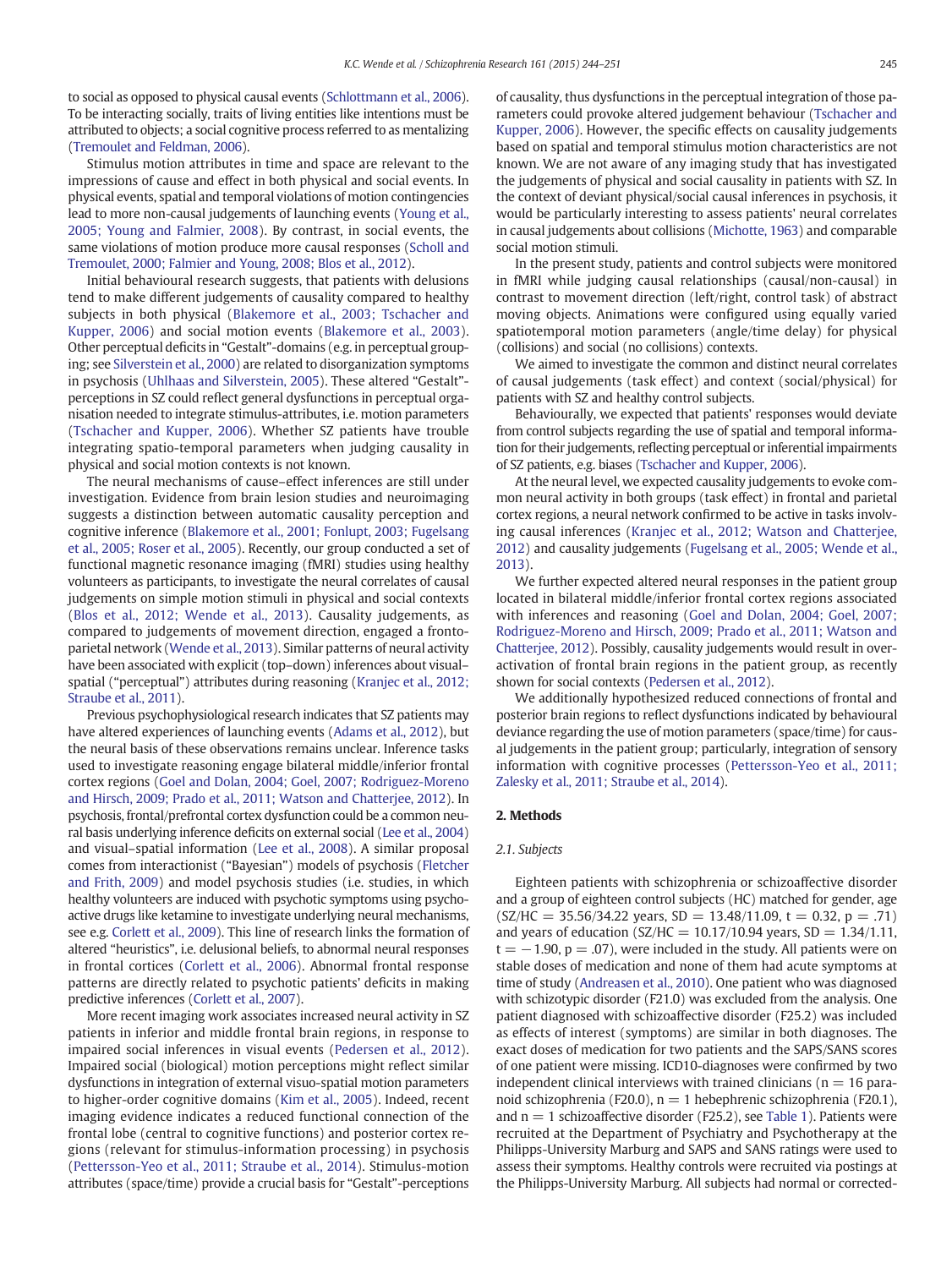# <span id="page-2-0"></span>Table 1

Demographic and clinical details of the participants. Means, standard deviation and range.

| Variable                                                                                                                                                | Healthy controls (HC) |           | Patients with schizophrenia (SZ)                                                             |                                                                          |  |
|---------------------------------------------------------------------------------------------------------------------------------------------------------|-----------------------|-----------|----------------------------------------------------------------------------------------------|--------------------------------------------------------------------------|--|
|                                                                                                                                                         | M(SD)                 | Range     | M(SD)                                                                                        | Range                                                                    |  |
| Age<br>Male/female ratio                                                                                                                                | 34.22 (11.09)<br>16/2 | $20 - 59$ | 35.56 (13.48)<br>16/2                                                                        | $18 - 60$                                                                |  |
| Years of education<br>Medication (chlorpromazine equivalent dosage, mg/d)<br>SAPS sum score<br>SAPS global score<br>SANS sum score<br>SANS global score | 10.94(1.11)           | $9 - 13$  | 10.17(1.34)<br>459.35 (239.48)<br>17.05 (14.95)<br>3.18(2.83)<br>25.82 (19.30)<br>6.06(4.67) | $8 - 13$<br>131.35-801.17<br>$0 - 45$<br>$0 - 9$<br>$2 - 73$<br>$0 - 16$ |  |

to-normal vision, gave written informed consent and were paid 30  $\epsilon$  for their participation. The local ethics committee had approved the study (ethic proposal No. 37/10).

#### 2.2. Tasks, stimuli, procedure

Participants were presented videos of simple moving objects. The movements either consisted of colliding (launching) shapes introduced as "billard-balls" (physical condition) or non-colliding similar round shapes introduced as people ("Mr.Blue"/"Mrs.Red", social condition).

Both types of videos were designed with similar stimulus-motion configurations, varying the trajectory of the affected object using different angle deviations (0, 7.5, 30, 60° with respect to the initial horizontal trajectory) and time delays (0, 33, 133, 267 ms with respect to the physical collision or potential social interaction 1 s after video-onset).

Subjects judged these videos for causality (yes/no) and movement direction (left/right; control task) by button presses on an MRI-compatible response device. Alternating blocks of conditions, each including 8 video stimuli, were presented in counterbalanced orders, using each possible video configuration for physical/social causality (PC/SC) and direction judgement (PD/SD) tasks (128 videos in total). Stimuli and procedure are depicted in Fig. 1 and further described in detail in [Wende et al.](#page-7-0) [\(2013\).](#page-7-0)

### 2.3. Behavioural data analysis

Causality judgements were analysed using generalized estimating equations (GEE) implemented in the SPSS 21 for Windows software package (see [Straube et al., 2011](#page-6-0)). In order to account for correlations among repeated measures over time, an AR (1) working correlation



Fig. 1. Stimuli and procedure. Video animations of a blue ball launching (P: physical, left) or passing a red ball (S: social, right; in the latter, balls were referred to as persons "Mrs.Red/ Mr.Blue"). Subjects judged both stimulus types for causality (experimental task; PC/SC) and movement direction (control task; PD/SD). Movement parameters (angle deviation/time delay) were varied equally in both stimulus types. Two runs of eight condition blocks (2 ∗ PC, 2 ∗ SC, 2 ∗ PD, 2 ∗ SD, presented in alternating, pseudo-randomized order) were included in the fMRI experiment. Between blocks, a pause of 10 s (# sign), was followed by the presentation of the written instruction for the next block (for 6 s). Different fixation objects were used to avoid confusion about the experimental condition.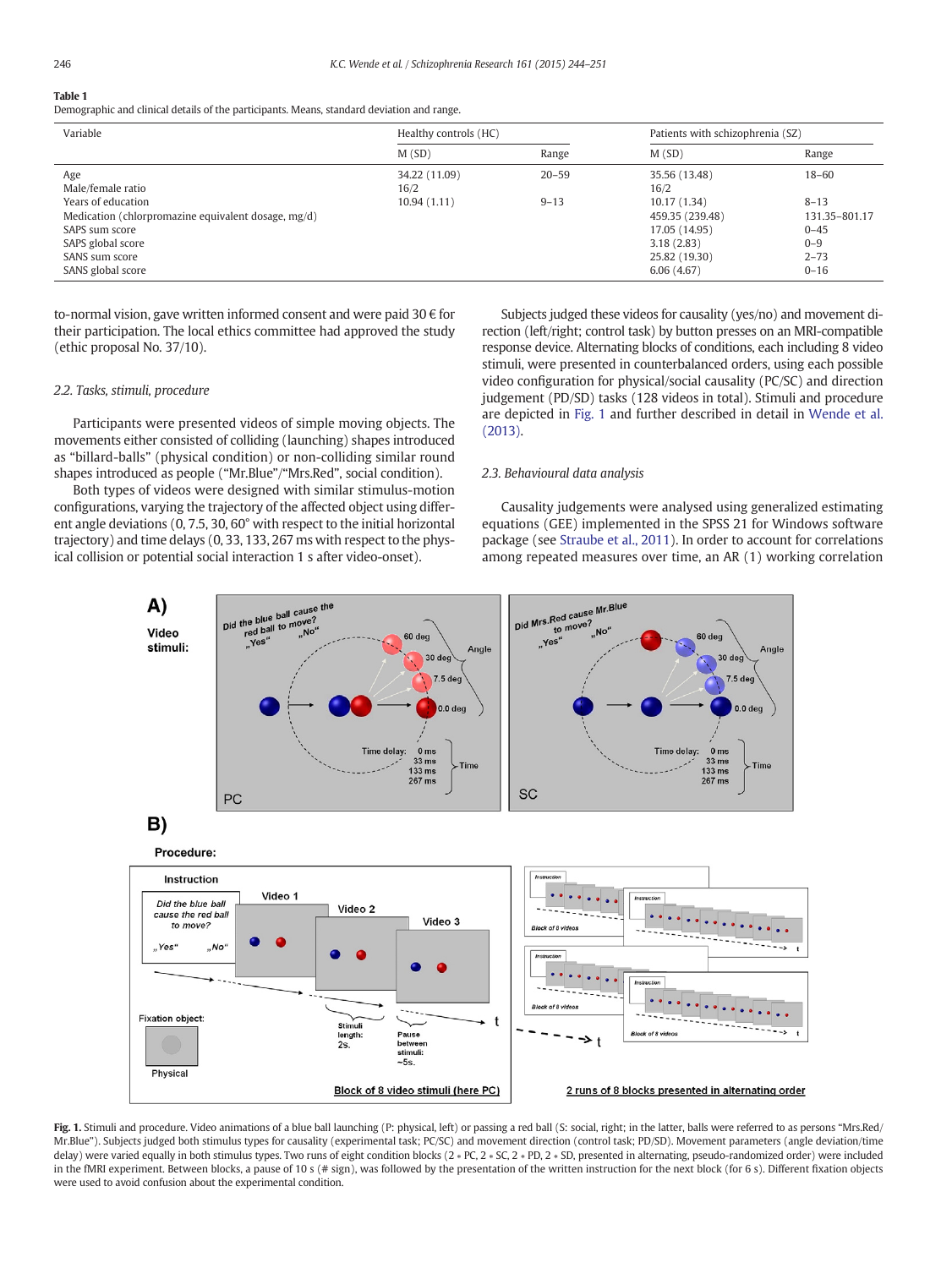structure and robust (sandwich) covariance estimators were used for the regression coefficients. Repetition index (trial number) was included in the model as additional predictor.

The logit link function and binomial variance function were specified for dichotomous variables (causality response: yes/no). As task-related group differences (C/D) were of interest, as well as the differential effects of angle and time on causality responses with regard to the context (SC/PC), the main coefficients of interest were the interaction effects of group ∗ task and group ∗ task ∗ stimulus, as well as the interactions of group ∗ task ∗ stimulus ∗ angle and group ∗ task ∗ stimulus ∗ time. A sequential Bonferroni adjustment was applied to maintain the familywise error rate associated with testing multiple outcomes.

# 2.4. fMRI data acquisition and analysis

MRI scans were performed on a 3 T MR Magnetom Trio Tim scanner (Siemens). Imaging data were analysed using SPM8. For detailed descriptions of data acquisition and preprocessing steps see [Wende](#page-7-0) [et al. \(2013\)](#page-7-0).

#### 2.4.1. First level analysis

For the activity analysis, each video was modelled as one event (onsets were set of 1.5 s after video onset, see [Blos et al., 2012; Wende](#page-6-0) [et al., 2013](#page-6-0)). BOLD-responses were measured for the four conditions of interest (PC; SC; PD; SD, each condition including 32 trials in total). Instruction blocks were modelled as a separate condition of no interest to correct for possible effects of reading. Motion parameters of each subject were implemented as regressors to correct for head motion during scanning. Baseline-contrasts (active conditions in contrast to rest: fixation cross and objects) were performed for each single condition (PC, SC, PD, SD) to assess neural responses during each condition.

### 2.4.2. Second level analysis

A random effects analysis (flexible factorial analysis) was conducted at the group level. The four baseline-contrast images (one per condition) from each subject (18 per group) were included, and three factors were defined (subject, group: SZ/HC and condition: PC, SC, PD, SD). In the group model, the main effect of subject was calculated, as well as the interaction of group ∗ condition (8 regressors: PC, SC, PD, SD in SZ and HC, respectively). Mean reaction times were entered as covariate into the analysis to control for confounding effects. Medication doses (when modelled as an additional control covariate) did not affect the results. Statistical analyses were performed at a threshold of  $p < 0.001$ . For group differences in neural activity, all reported clusters are significant under a cluster-level FWE-threshold of  $p < 0.05$ .

#### 2.4.3. Contrasts of interest

A group conjunction of task effects was performed  $(SZ(PC, SC > 0.1))$ PD,SD) ∩ HC(PC,SC > PD,SD)) to assess common neural networks for causality judgements. To assess group differences in task-related neural activity, the main interaction contrast ( $SZ(PC,SC > PD,SD)$  vs.  $HC(PC,SC >$ PD,SD)) was performed. In addition, the interaction contrasts were performed for the social context ( $SZ(SC > SD)$  vs.  $HC(SC > SD)$ ), to reveal specific effects of the social context on neural activity in patients vs. controls.

# 2.4.4. Functional connectivity (PPI) analysis

An additional psychophysiological interaction (PPI) analysis was then performed to test for group differences in functional connectivity (i.e. correlational neural activity) of the inferior frontal gyrus, IFG. A region of interest (ROI) of 209 voxels in the L.IFG served as the seed region for the PPI. The ROI was located in the main cluster of increased task-related activation found in the patient group (see below). For the PPI, the condition blocks (PC, SC, PD, SD; 22) were modelled at the first level. The first eigenvariate of BOLD-response within the ROI was extracted for each subject as cluster eigenvariate. It was used to calculate

the PPI-interaction terms (of which one per condition and run was calculated and entered in the first-level model, see e.g. [O'Reilly et al., 2012](#page-6-0) for a general description of the PPI procedure). At the first level, four t-contrasts were calculated on the respective PPI-terms (regressors) of each condition of interest, weighting condition  $(+)$  vs. rest  $(0)$  across sessions. These t-contrasts (one per single condition: PPI(PC), PPI(SC), PPI(PD), PPI(SD)) therefore assess condition-related changes in L.IFG connectivity in each single subject.

At the group level, these four contrast images from each participant were entered in a flexible factorial model for a group t-contrast, to assess the effects of the single conditions on L.IFG connectivity across subjects.

# 3. Results

#### 3.1. Behavioural results

### 3.1.1. Causality responses

In total, 65% of trials were judged as causal by patients (controls: 61%). In the direction judgement task, both groups showed the same performance ( $SZ = 50\%$ ;  $HC = 50\%$ ). Generalized estimation equation analysis (GEE; SPSS 21, IBM Inc.) revealed a significant interaction effect of group (SZ/HC) ∗ task(C/D) on causality response (yes/no; Wald-Chi-Square  $= 73.43$ ; df  $= 3$ ; p < .001).

Specifically in the physical context (PC), patients judged more trials as causal than controls (74% vs. 52%;  $p < .001$ ), whereas in the social context; patients judged fewer trials as causal than controls (52% vs. 70%;  $p < .001$ ). GEE analysis showed a significant interaction of  $group(SZ/HC) * task(C/D) * stimulus(S/P)$  on causality response (yes/no; Wald-Chi-Square = 79.82;  $df = 4$ ;  $p < 0.001$ ).

With respect to stimulus parameters (angle/time), as expected, higher aberrations were associated with increasing causal responses in social and fewer causal responses in the physical causality task in both groups. However, in the patient group, angle and time delay had less influence on causality responses (Wald-Chi-Square  $=$  293.86; df  $=$  24; p < 0.001 for interaction of angle ∗ group ∗ task ∗ stimulus, and Wald-Chi-Square = 99.83; df = 24;  $p < 0.001$  for interaction of time  $*$ group ∗ task ∗ stimulus, respectively) than in the control group, as revealed by GEE analysis (see supplements for post-hoc comparisons of all significant interactions).

At the group level, positive and negative symptom ratings did not correlate significantly with responses in the social condition, but there was a negative correlation between SANS scores and causality responses in the physical condition (Pearson's  $r = -0.51$ , p = .036).

The groups did not differ in their mean reaction times (RT) in any condition or in responses to a questionnaire item assessing understanding and impression of the difficulty of the task. However, patients did rate task switches less easy to manage than controls (ratings in SZ/HC:  $4.50/6.00$ ,  $p = 0.049$ ).

#### 3.2. fMRI results

#### 3.2.1. Common task effect (SZ(PC,SC > PD,SD) ∩ HC(PC,SC > PD,SD))

Overlaps in neural activity between patients and controls were found for causality, compared to direction judgements, predominantly in a right fronto-parietal-occipital network. Particularly, the right inferior frontal gyrus, inferior parietal lobule, as well as bilateral occipital cortical and cerebellar structures were involved in causal judgements in both groups (see [Table 2](#page-4-0)).

# 3.2.2. Interaction of task and group (SZ(PC,SC > PD,SD) > HC(PC,SC > PD,SD))

We found greater task-related (causality  $>$  direction) neural activation in patients, as compared to controls, mainly in the left inferior frontal gyrus (IFG; 488 voxels; MNI:  $-42/24/20$ , T = 4.74, p < .05 FWE cluster corrected). Post-hoc comparisons confirmed significant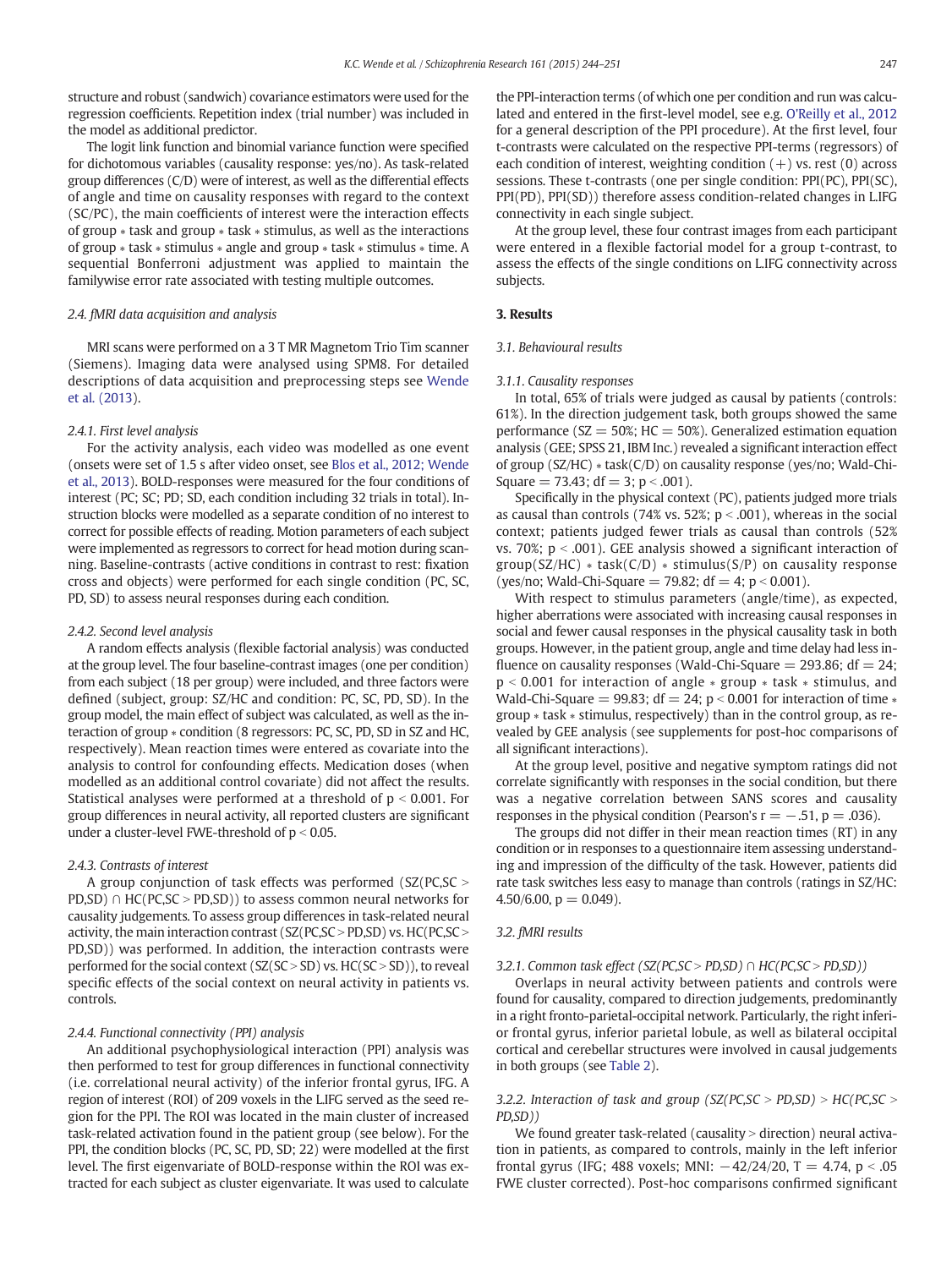# <span id="page-4-0"></span>Table 2

fMRI results. Clusters of common (group conjunction of main effects:  $SZ(PC, SC > -$ PD,SD) ∩ HC(PC,SC > PD,SD)) and differential (interaction of main effects:  $SZ(PC,SC > PD, SD$ ) > HC(PC,SC > PD,SD)) task-related neural activity in patients with schizophrenia (SZ) and healthy controls (HC). Activation threshold  $p < 0.001$ . For group differences in neural activity, all reported clusters are significant under a cluster-level FWE-threshold of  $p < 0.05$ (\*). BA = Brodman Area, H = Hemisphere, R = right, L = left, C = causality judgement,  $D =$  direction judgement,  $P =$  physical,  $S =$  social.

| Location                                                                |                           | Significance |      | MNI coordinates        |       |       |          |  |  |
|-------------------------------------------------------------------------|---------------------------|--------------|------|------------------------|-------|-------|----------|--|--|
| H                                                                       | Area (LocalMax)           | BA           | t    | n.voxels               | X     | y     | Z        |  |  |
| Conjunction: $SZ$ (C > D) $\cap$ HC (C > D)                             |                           |              |      |                        |       |       |          |  |  |
| R                                                                       | Inferior occipital gyrus/ | V3           | 4.07 | $593(*)$               | 30    | $-86$ | $-12$    |  |  |
| R                                                                       | Lingual gyrus/            | 17           | 4.65 |                        | 12    | 90    | $-4$     |  |  |
| R                                                                       | Fusiform gyrus            | V4           | 3.84 |                        | 28    | $-26$ | $-12$    |  |  |
| L                                                                       | Fusiform gyrus/           | V4           | 4.30 | 350                    | $-22$ | $-84$ | $-18$    |  |  |
| L                                                                       | Cerebellum                |              | 4.29 |                        | $-14$ | $-80$ | $-30$    |  |  |
| R                                                                       | Inferior frontal gyrus/   | 44           | 4.22 | 336                    | 50    | 12    | 22       |  |  |
| R                                                                       | Middle frontal gyrus      | 46           | 4.07 |                        | 46    | 24    | 34       |  |  |
| R                                                                       | Inferior parietal lobule/ | 40           | 4.07 | 246                    | 52    | 42    | 50       |  |  |
| R                                                                       | Angular gyrus             | 39           | 3.42 |                        | 56    | 50    | 38       |  |  |
| L                                                                       | Middle occipital gyrus    | 18           | 3.80 | 107                    | $-26$ | $-94$ | $\Omega$ |  |  |
| R                                                                       | Middle temporal gyrus     | 21           | 4.08 | 88                     | 56    | $-46$ | $\Omega$ |  |  |
| R                                                                       | Insula                    | 13           | 3.78 | 61                     | 32    | 24    | 4        |  |  |
| Group $*$ task interaction: SZ (PC, SC > PD, SD) > HC (PC, SC > PD, SD) |                           |              |      |                        |       |       |          |  |  |
| L                                                                       | Inferior frontal gyrus    | 44           | 4.74 | $488$ <sup>(*)</sup> ) | $-42$ | 24    | 20       |  |  |
| Social context: group $*$ task interaction: SZ (SC > SD) > HC (SC > SD) |                           |              |      |                        |       |       |          |  |  |
| L                                                                       | Inferior frontal gyrus    | 44           | 4.12 | $455$ <sup>(*)</sup>   | $-42$ | 18    | 34       |  |  |

group differences in L.IFG activation for causality judgements (see Supplementary Fig. 2). Other clusters of increased activity were found in frontal and temporal brain regions, but those were not FWEsignificant at the cluster-level (see Fig. 2A). For the opposite interaction  $(HC(PC, SC > PD, SD) > SZ(PC, SC > PD, SD))$ , no significant activation clusters were found.

Overall, positive/negative symptom scores (SAPS/SANS sum scores) did not correlate significantly with neural activity in the left IFG. However, BOLD-response in the left IFG during causality judgements (PC, $SC >$ PD,SD) did correlate positively with symptom scores for the positive formal thought disorders (FDS) subscale (Pearson's  $r = .51$ ,  $p =$ .032), and negatively with symptom scores for hallucinations (Pearson's  $r = -.52, p = .034$ .

### 3.2.3. Social context: interaction of task and group  $(SZ(SC > SD) > HC(SC > SD))$

Only in the social context, causality judgements resulted in increased BOLD-response in the patient group in the left IFG (455 voxels; MNI:  $-42/18/34$ ; T = 4.12; p < 0.001; p < .05 FWE cluster corrected, see Fig. 2B, Table 2).

Both clusters of increased neural activity for physical and social causality in the left IFG of the patient group overlapped to a significant degree (167 voxels and 132 voxels overlapping at MNI:  $-36/22/50$ and MNI:  $-42/24/20$ , respectively). Plots of neural activity within this overlap during the respective conditions indicate that the effect of increased BOLD-response in patients for causality judgements was present in both physical and social, but was more robust in the social condition (see Fig. 2A/B and Table 2).

#### 3.2.4. PPI results: differences in L.IFG connectivity

In all conditions (PC, SC, PD, SD), and specifically during PC and SC, correlations of neural activity within the L.IFG, as well as between the L.IFG and bilateral occipital brain regions, were significantly stronger in controls than in patients (see Supplementary Table 1). For patients compared to controls, no brain region showed increased connectivity with the L.IFG. No correlations of overall positive/negative symptoms with L.IFG connectivity were found, but hallucinations correlated negatively with L.IFG-intra-connectivity during causality judgement tasks (PC,SC > PD,SD; Pearson's  $r = -.34$ ,  $p = .031$ ). L.IFG-connectivity



Fig. 2. Group differences (patients > controls) in task-related neural activity. A) For causality > direction judgements (interaction effect of (SZ(PC,SC > PD,SD) > HC(PC,SC > PD,SD)). B) Specifically for the social causality condition (interaction effect of (SZ(SC > SD) > HC(SC > SD))). Patients, compared to controls, showed increased neural activity in the left inferior frontal gyrus (LIFG). Threshold: p < 0.001, cluster-level FWE-corrected at p < 05. L = left; R = right; P = posterior; A = anterior. PC = physical causality; PD = physical direction;  $SC =$  social causality;  $SD =$  social direction.  $SZ =$  patient group;  $HC =$  healthy control group.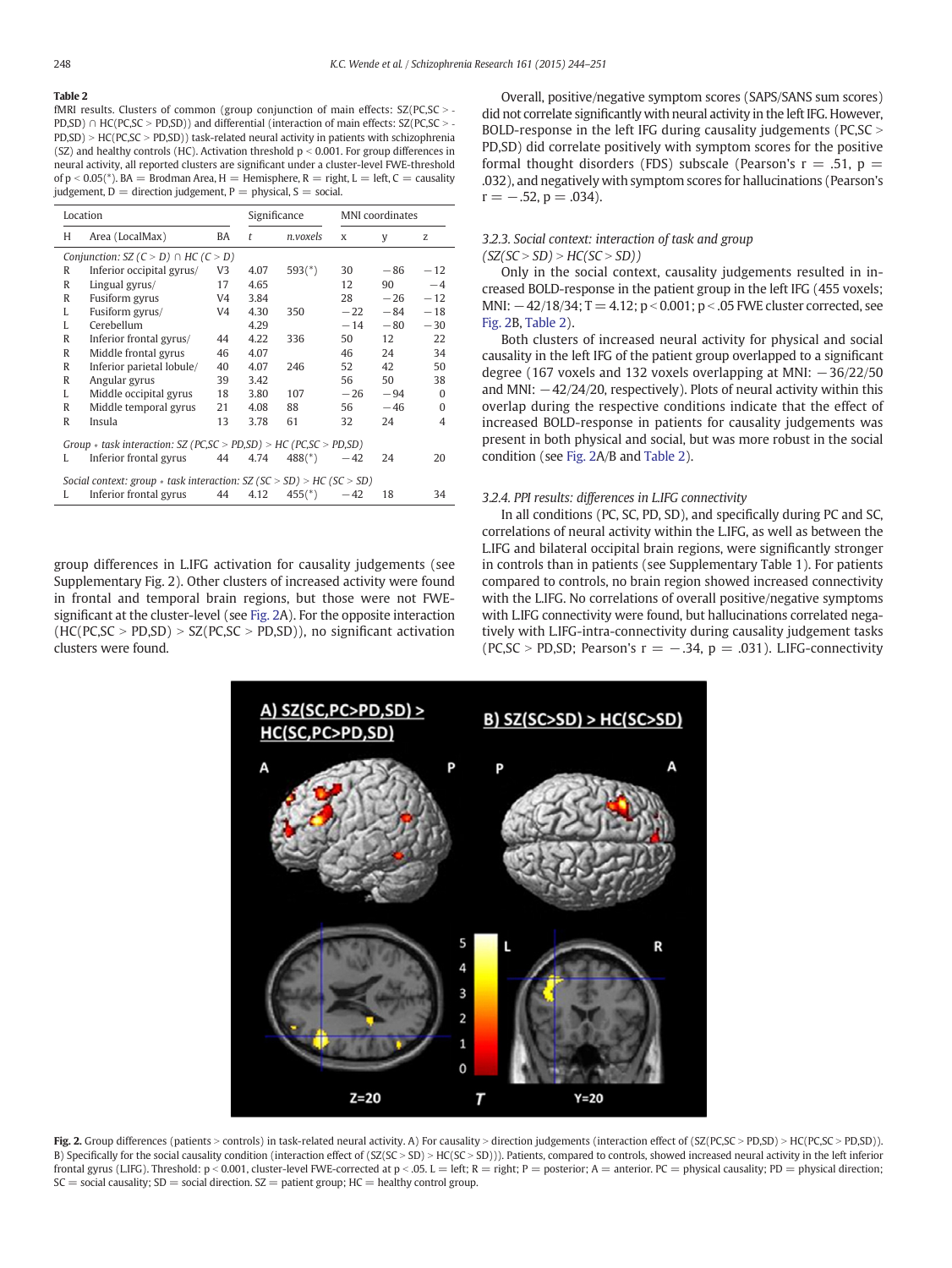with left occipital areas further correlated positively with response behaviour for social judgements (Pearson's  $r = .31$ ,  $p = .008$ ).

### 4. Discussion

Inferring causal relations from visual cues is crucial for successful interactions with our physical and social environment. In this study we demonstrated the neural correlates of altered judgements of physical and social causality in patients with schizophrenia.

The findings, different behavioural response patterns and frontal hyper-activation in patients during judgements of physical and especially social causality, support the hypothesis that patients use cognitive strategies (e.g. interpretations/attributions, [Crow, 2010](#page-6-0)) rather than objective stimulus motion-attributes (space/time, [Tschacher and Kupper,](#page-7-0) [2006\)](#page-7-0) to judge causality in visual events ([Han et al., 2011; Kranjec](#page-6-0) [et al., 2012](#page-6-0)). Patients' reduced sensitivity to space and time across contexts is in line with the hypothesis of a common dysfunction in integrating sensory input (stimulus motion parameters) to cognitive mechanisms (task induced) in physical and social causality judgements. Such disruptions of integration might be reflected in a general disconnection of L.IFG to bilateral posterior/occipital brain regions processing visual [\(Blakemore et al., 2001; Fonlupt, 2003; Badler et al., 2010\)](#page-6-0) and spatial event attributes [\(Straube and Chatterjee, 2010; Straube et al., 2011;](#page-6-0) [Blos et al., 2012\)](#page-6-0).

### 4.1. Aberrant causal judgements in patients: reduced cue relevance

Patients made more causal judgements in the physical and fewer causal judgements in the social condition, as compared to controls. These behavioural differences correspond with findings of impaired causal inferences in SZ in other cognitive domains, e.g. reasoning biases (see e.g., [Kruck et al., 2011\)](#page-6-0), and mental state-inferences (see e.g., [Horan](#page-6-0) [et al., 2009](#page-6-0)). The current results extend this body of evidence to the domain of causal judgements on motion events, indicating similar inference biases for physical/social events in SZ.

Behavioural findings further showed that patients with schizophrenia differ from controls regarding the use of perceptual cues to judge causality: stimulus characteristics contribute to patients' causal responses in the same direction as in controls, but the effect was less pronounced (i.e., patients were more liberal in judging physical causality and more conservative in judging social causality), indicating that the relevance of external parameters (space and time) for causality judgements is reduced in SZ patients in specific ways.

#### 4.2. Frontal hyper-activation in patients during causality judgements

Both groups showed common task-related fronto-parietal/-occipital activity. This observation is in line with previous fMRI studies using similar paradigms ([Straube and Chatterjee, 2010; Straube et al., 2011;](#page-6-0) [Wende et al., 2013\)](#page-6-0) reflecting the interaction of cognitive and perceptual mechanisms when making inferences on visual stimuli [\(Kranjec et al.,](#page-6-0) [2012; Watson and Chatterjee, 2012\)](#page-6-0).

Additionally, patients show increased left inferior frontal activity during causality judgements. The frontal cortex and specifically the left IFG, play a crucial role in reasoning and inference ([Prado et al.,](#page-6-0) [2011; Watson and Chatterjee, 2012](#page-6-0)). Increased L.IFG-response corresponds with the assumption that patients make more use of cognitive/ high-level functions (e.g. interpretations/attributions) than they do of stimulus parameters when making their judgements. As in other domains of inferential reasoning, patients trended to overestimate causality in a non-social context (e.g., in jumping-to-conclusion biases, see [Moritz and Woodward, 2005; McKay et al., 2007; Langdon et al.,](#page-6-0) [2010; Speechley et al., 2010](#page-6-0)) and underestimate it in the social context, likely due to mentalizing/ToM deficits ([Frith, 2004; Bora et al., 2009](#page-6-0)). Additional mentalizing effort prior to the inference process in the social condition could evoke the stronger increase in IFG response ([Lee et al.,](#page-6-0)

[2004; Pedersen et al., 2012\)](#page-6-0). The role of lateralization for IFG/Broca as the defining characteristic for physical/social causality in the human brain has indeed been postulated [\(Crow, 2010\)](#page-6-0).

L.IFG-activation in patients correlated with symptoms of positive formal thought disorder (e.g. associative loosening/derailment). These symptoms are likely associated with inference deficits in psychosis, e.g. in the form of excessive attributions of causality, as suggested by "Bayesian" accounts to psychotic symptomatology ([Grossberg, 2000;](#page-6-0) [Corlett et al., 2009\)](#page-6-0). Interestingly, hallucinations had an opposite effect. Hallucinations in these patients might be associated with differential sensitivity to perceptual cues or differences in their processing [\(Corlett et al., 2009; Fletcher and Frith, 2009](#page-6-0)). This could also relate to explanations of hallucinations as a consequence of excessive top– down inferences [\(Grossberg, 2000; Corlett et al., 2009\)](#page-6-0).

#### 4.3. Disconnectivity in patients: dysfunctional perceptual organisation?

Reduced L.IFG-connectivity to bilateral occipital cortex was found in the patient group, as compared to controls. This result corresponds with other findings of occipital–frontal disconnectivity and the claim of reduced connection between perceptual and inferential processes in SZ [\(Pettersson-Yeo et al., 2011; Zalesky et al., 2011; Straube et al., 2014](#page-6-0)). L.IFG-connectivity was reduced across conditions in the patient group (main effect), which is in line with the explanation for the inference deficits in psychotic patients [\(Corlett et al., 2007](#page-6-0)) as a manifestation of general dysfunction in integrating bottom–up and top–down processing [\(Corlett et al., 2006](#page-6-0)). In "Gestalt"-domains, disconnection likely influences perceptual organisation, and notably it could disrupt the integration of the stimulus information. Impaired organisation of stimulus motion attributes (space/time) might lead to altered "Gestalt" perceptions of causality [\(Uhlhaas and Silverstein, 2005; Tschacher and](#page-7-0) [Kupper, 2006](#page-7-0)). Integration dysfunctions during motion perception in psychosis have previously been suggested for both social (abstract) motion attributes ([Kim et al., 2005; Kim et al., 2011](#page-6-0)) and physical parameters, e.g. time ([Volz et al., 2001; Papageorgiou et al., 2013](#page-7-0)). Visual–spatial motion characteristics are processed by the visual system in the occipital lobe [\(Blakemore et al., 2001; Fonlupt, 2003; Badler et al.,](#page-6-0) [2010\)](#page-6-0) and further integrated by posterior (occipito-parietal) regions [\(Straube and Chatterjee, 2010; Straube et al., 2011; Blos et al., 2012](#page-6-0)). Especially in the social judgement task, L.IFG-connectivity directly correlated with patients' causality judgements. Therefore, frontal–posterior disconnection and related deficits in stimulus-integration might result in behavioural alterations in which motion-parameters (space/time) are less relevant for causal judgements, as observed in the patient group.

#### 5. Limitations and future objectives

As discussed, increased IFG response in patients likely reflects cognitive mechanisms to judge causality. However, distinct effects of e.g. biases/over-attributions or compensational mechanisms on altered responses in patients could not be assessed in the current experimental design. Investigating these mechanisms in detail is an objective for future research.

As the paradigm was focused on comparability of both stimulus types; the social context was set up by our instructions and not directly perceived from the stimulus, which are inherently artificial in nature. Therefore, the generalizability of the paradigm to real world social inferences is limited. Difficulties of patients to imagine this social interaction likely contributed to fewer causal responses, but this symptom spectrum was also of interest in the study. On the other hand, with regard to the particular influence of e.g. phase/severity of illness, the small sample size limits the power of the study.

Lastly, group differences in task demand might also produce increased frontal activity. However, RT's did not significantly differ between groups, and did not correlate with IFG-activity; it is therefore unlikely that mere demand differences evoked the IFG-hyperactivity in patients.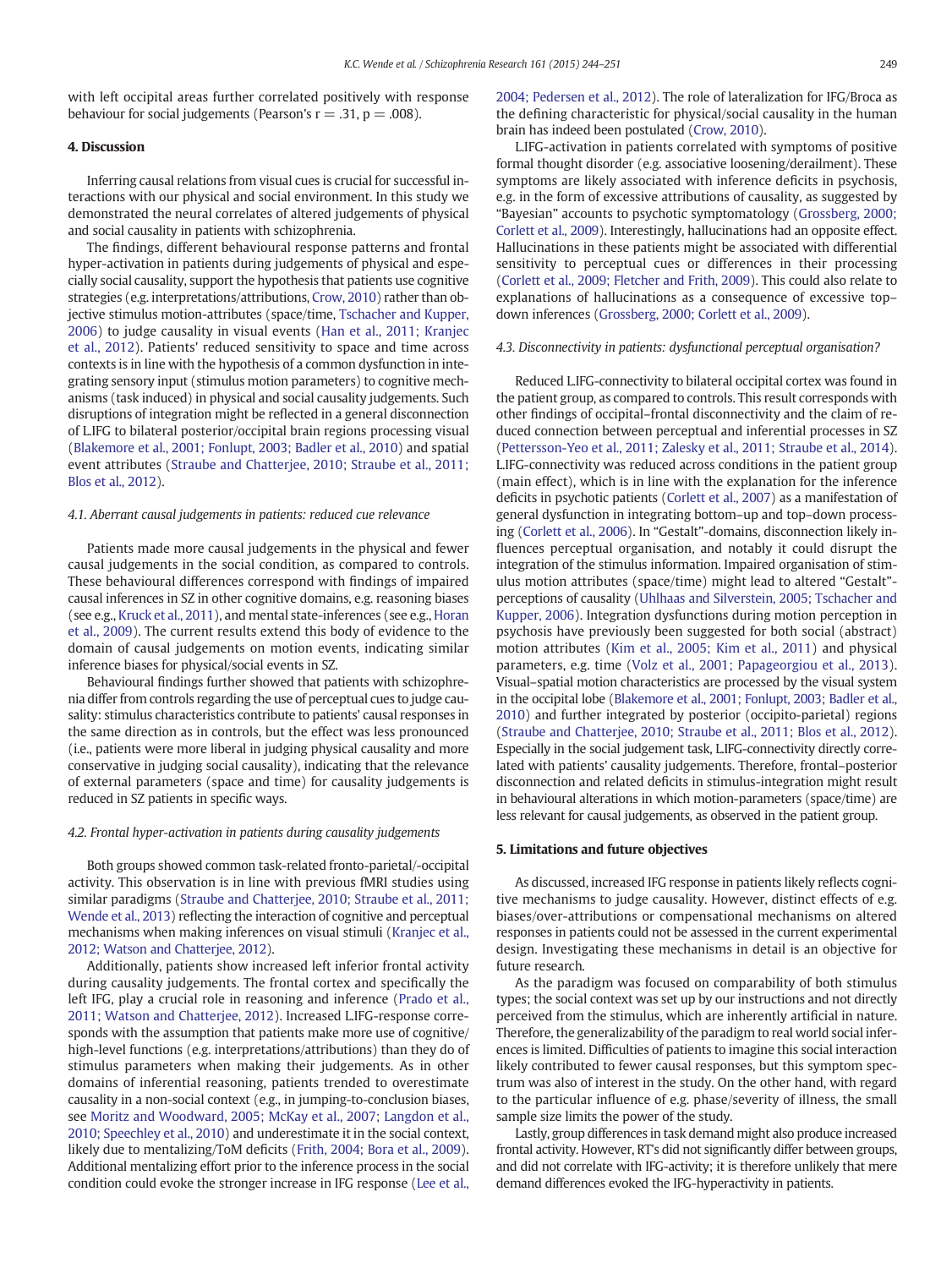### <span id="page-6-0"></span>6. Conclusion

In this study we found altered judgements of physical and social causality in patients with schizophrenia.

The patient group made fewer social causal judgements and more physical causality judgements than control subjects and their responses were more disconnected from the influence of stimulus motion attributes (space and time). Task-related frontal hyper-activation in patients, especially associated with positive FDS symptoms, suggests deviant cognitive strategies used in cause–effect judgements in SZ (e.g., excessive attributions). In both physical and social motion contexts, impaired integration of stimulus-parameters (space and time) in perceptual inferences of SZ patients could be an underlying mechanism, possibly due to general disconnection between occipital and frontal brain regions.

Supplementary data to this article can be found online at [http://dx.](http://dx.doi.org/10.1016/j.schres.2014.11.007) [doi.org/10.1016/j.schres.2014.11.007.](http://dx.doi.org/10.1016/j.schres.2014.11.007)

#### Role of funding source

This research project was supported by a research grant from the University Medical Center Giessen and Marburg (UKGM; project number: 10/2010MR, 12/2010MR). BS is supported by the BMBF (BMBF; project number: 01GV0615). AN is supported by the DFG (DFG; project number GZ: KI 588/6-1).

#### Contributors

Authors KCW, BS, TK, AC and AN designed the study. Authors KCW and MS were responsible for recruitment of participants and data acquisition. KCW and BS conducted the statistical analyses and wrote the manuscript. All authors contributed to and have approved the final version of the manuscript.

#### Conflict of interest

The authors declare no conflict of interest.

#### Acknowledgements

We thank Johannes Blos for his help on designing the stimuli. The first author is especially grateful to Mrs. MS. Anna Drożdżewska for her helpful comments on the writing.

# References

- Adams, R.A., Perrinet, L.U., Friston, K., 2012. [Smooth pursuit and visual occlusion: active](http://refhub.elsevier.com/S0920-9964(14)00658-6/rf0310) [inference and oculomotor control in schizophrenia. PLoS One e47502 \(United States\)](http://refhub.elsevier.com/S0920-9964(14)00658-6/rf0310).
- Andreasen, N.C., Pressler, M., Nopoulos, P., Miller, D., Ho, B.C., 2010. [Antipsychotic dose](http://refhub.elsevier.com/S0920-9964(14)00658-6/rf0315) [equivalents and dose-years: a standardized method for comparing exposure to differ](http://refhub.elsevier.com/S0920-9964(14)00658-6/rf0315)[ent drugs. Biol Psychiatry2010 Society of Biological Psychiatry. Elsevier Inc., United](http://refhub.elsevier.com/S0920-9964(14)00658-6/rf0315) [States, pp. 255](http://refhub.elsevier.com/S0920-9964(14)00658-6/rf0315)–262.
- Badler, J., Lefevre, P., Missal, M., 2010. [Causality attribution biases oculomotor responses.](http://refhub.elsevier.com/S0920-9964(14)00658-6/rf0015) [J. Neurosci. 30 \(31\), 10517](http://refhub.elsevier.com/S0920-9964(14)00658-6/rf0015)–10525.
- Blakemore, S.J., Fonlupt, P., Pachot-Clouard, M., Darmon, C., Boyer, P., Meltzoff, A.N., Segebarth, C., Decety, J., 2001. [How the brain perceives causality: an event-related](http://refhub.elsevier.com/S0920-9964(14)00658-6/rf0020) [fMRI study. Neuroreport 12 \(17\), 3741](http://refhub.elsevier.com/S0920-9964(14)00658-6/rf0020)–3746.
- Blakemore, S.J., Sarfati, Y., Bazin, N., Decety, J., 2003. [The detection of intentional contin](http://refhub.elsevier.com/S0920-9964(14)00658-6/rf0025)[gencies in simple animations in patients with delusions of persecution. Psychol.](http://refhub.elsevier.com/S0920-9964(14)00658-6/rf0025) [Med. 33 \(8\), 1433](http://refhub.elsevier.com/S0920-9964(14)00658-6/rf0025)–1441.
- Blos, J., Chatterjee, A., Kircher, T., Straube, B., 2012. [Neural correlates of causality judgment](http://refhub.elsevier.com/S0920-9964(14)00658-6/rf0320) in physical and social context—[the reversed effects of space and time. Neuroimage.](http://refhub.elsevier.com/S0920-9964(14)00658-6/rf0320) [2012. Elsevier Inc., United States, pp. 882](http://refhub.elsevier.com/S0920-9964(14)00658-6/rf0320)–893.
- Bora, E., Yucel, M., Pantelis, C., 2009. [Theory of mind impairment in schizophrenia: meta](http://refhub.elsevier.com/S0920-9964(14)00658-6/rf0325)[analysis. Schizophr. Res. 1](http://refhub.elsevier.com/S0920-9964(14)00658-6/rf0325)–9 (Netherlands).
- Corlett, P.R., Honey, G.D., Aitken, M.R., Dickinson, A., Shanks, D.R., Absalom, A.R., Lee, M., Pomarol-Clotet, E., Murray, G.K., McKenna, P.J., Robbins, T.W., Bullmore, E.T., Fletcher, P.C., 2006. [Frontal responses during learning predict vulnerability to the](http://refhub.elsevier.com/S0920-9964(14)00658-6/rf0045) [psychotogenic effects of ketamine: linking cognition, brain activity, and psychosis.](http://refhub.elsevier.com/S0920-9964(14)00658-6/rf0045) [Arch. Gen. Psychiatry 63 \(6\), 611](http://refhub.elsevier.com/S0920-9964(14)00658-6/rf0045)–621.
- Corlett, P.R., Murray, G.K., Honey, G.D., Aitken, M.R., Shanks, D.R., Robbins, T.W., Bullmore, E.T., Dickinson, A., Fletcher, P.C., 2007. [Disrupted prediction-error signal in psychosis:](http://refhub.elsevier.com/S0920-9964(14)00658-6/rf0055) [evidence for an associative account of delusions. Brain 130 \(Pt 9\), 2387](http://refhub.elsevier.com/S0920-9964(14)00658-6/rf0055)–2400.
- Corlett, P.R., Frith, C.D., Fletcher, P.C., 2009. [From drugs to deprivation: a Bayesian frame](http://refhub.elsevier.com/S0920-9964(14)00658-6/rf0040)[work for understanding models of psychosis. Psychopharmacology \(Berl\) 206 \(4\),](http://refhub.elsevier.com/S0920-9964(14)00658-6/rf0040) 515–[530.](http://refhub.elsevier.com/S0920-9964(14)00658-6/rf0040)
- Corlett, P.R., Honey, G.D., Krystal, J.H., Fletcher, P.C., 2011. [Glutamatergic model psychoses:](http://refhub.elsevier.com/S0920-9964(14)00658-6/rf0050) [prediction error, learning, and inference. Neuropsychopharmacology 36 \(1\),](http://refhub.elsevier.com/S0920-9964(14)00658-6/rf0050) 294–[315.](http://refhub.elsevier.com/S0920-9964(14)00658-6/rf0050)

Crow, T.J., 2010. [The nuclear symptoms of schizophrenia reveal the four quadrant](http://refhub.elsevier.com/S0920-9964(14)00658-6/rf0065) [structure of language and its deictic frame. J. Neurolinguistics 23 \(1\), 1](http://refhub.elsevier.com/S0920-9964(14)00658-6/rf0065)–9.

Falmier, O., Young, M.E., 2008. [The impact of object animacy on the appraisal of causality.](http://refhub.elsevier.com/S0920-9964(14)00658-6/rf0070) [Am. J. Psychol. 121 \(3\), 473](http://refhub.elsevier.com/S0920-9964(14)00658-6/rf0070)–500.

- Fletcher, P.C., Frith, C.D., 2009. [Perceiving is believing: a Bayesian approach to explaining](http://refhub.elsevier.com/S0920-9964(14)00658-6/rf0075) [the positive symptoms of schizophrenia. Nat. Rev. Neurosci. 10 \(1\), 48](http://refhub.elsevier.com/S0920-9964(14)00658-6/rf0075)–58.
- Fonlupt, P., 2003. [Perception and judgement of physical causality involve different brain](http://refhub.elsevier.com/S0920-9964(14)00658-6/rf0080) [structures. Brain Res. Cogn. Brain Res. 17 \(2\), 248](http://refhub.elsevier.com/S0920-9964(14)00658-6/rf0080)–254.
- Frith, C.D., 2004. [Schizophrenia and theory of mind. Psychol. Med. 34 \(3\), 385](http://refhub.elsevier.com/S0920-9964(14)00658-6/rf0085)–389.
- Fugelsang, J.A., Roser, M.E., Corballis, P.M., Gazzaniga, M.S., Dunbar, K.N., 2005. [Brain](http://refhub.elsevier.com/S0920-9964(14)00658-6/rf0095) [mechanisms underlying perceptual causality. Brain Res. Cogn. Brain Res. 24 \(1\),](http://refhub.elsevier.com/S0920-9964(14)00658-6/rf0095) [41](http://refhub.elsevier.com/S0920-9964(14)00658-6/rf0095)–47.
- Goel, V., 2007. [Anatomy of deductive reasoning. Trends Cogn. Sci. 11 \(10\), 435](http://refhub.elsevier.com/S0920-9964(14)00658-6/rf0100)–441.
- Goel, V., Dolan, R.J., 2004. [Differential involvement of left prefrontal cortex in inductive](http://refhub.elsevier.com/S0920-9964(14)00658-6/rf0105) [and deductive reasoning. Cognition 93 \(3\), B109](http://refhub.elsevier.com/S0920-9964(14)00658-6/rf0105)–B121.
- Grossberg, S., 2000. [How hallucinations may arise from brain mechanisms of learning,](http://refhub.elsevier.com/S0920-9964(14)00658-6/rf0110) [attention, and volition. J. Int. Neuropsychol. Soc. 6 \(5\), 583](http://refhub.elsevier.com/S0920-9964(14)00658-6/rf0110)–592.
- Han, S., Mao, L., Qin, J., Friederici, A.D., Ge, J., 2011. [Functional roles and cultural modula](http://refhub.elsevier.com/S0920-9964(14)00658-6/rf0115)[tions of the medial prefrontal and parietal activity associated with causal attribution.](http://refhub.elsevier.com/S0920-9964(14)00658-6/rf0115) [Neuropsychologia 49 \(1\), 83](http://refhub.elsevier.com/S0920-9964(14)00658-6/rf0115)–91.
- Heider, F., Simmel, M., 1944. [An experimental study of apparent behavior. 57, 243](http://refhub.elsevier.com/S0920-9964(14)00658-6/rf0335)–259. Hemsley, D.R., Garety, P.A., 1986. [The formation of maintenance of delusions: a Bayesian](http://refhub.elsevier.com/S0920-9964(14)00658-6/rf0125) [analysis. Br. J. Psychiatry 149, 51](http://refhub.elsevier.com/S0920-9964(14)00658-6/rf0125)–56.
- Herrington, J.D., Nymberg, C., Schultz, R.T., 2011. [Biological motion task performance](http://refhub.elsevier.com/S0920-9964(14)00658-6/rf0130) [predicts superior temporal sulcus activity. Brain Cogn. 77 \(3\), 372](http://refhub.elsevier.com/S0920-9964(14)00658-6/rf0130)–381.
- Horan, W.P., Nuechterlein, K.H., Wynn, J.K., Lee, J., Castelli, F., Green, M.F., 2009. [Disturbances in the spontaneous attribution of social meaning in schizophrenia.](http://refhub.elsevier.com/S0920-9964(14)00658-6/rf0340) [Psychol. Med. 635](http://refhub.elsevier.com/S0920-9964(14)00658-6/rf0340)–643 (England).
- Kim, J., Doop, M.L., Blake, R., Park, S., 2005. [Impaired visual recognition of biological](http://refhub.elsevier.com/S0920-9964(14)00658-6/rf0140) [motion in schizophrenia. Schizophr. Res. 77 \(2](http://refhub.elsevier.com/S0920-9964(14)00658-6/rf0140)–3), 299–307.
- Kim, J., Park, S., Blake, R., 2011. [Perception of biological motion in schizophrenia and](http://refhub.elsevier.com/S0920-9964(14)00658-6/rf0145) [healthy individuals: a behavioral and FMRI study. PLoS One 6 \(5\), e19971.](http://refhub.elsevier.com/S0920-9964(14)00658-6/rf0145)
- Kranjec, A., Cardillo, E.R., Schmidt, G.L., Lehet, M., Chatterjee, A., 2012. Deconstructing events: the neural bases for space, time, and causality. J. Cogn. Neurosci. 24 (1), 1–6. http://dx.doi.org[/10.1162/jocn\\_a\\_00124](http://dx.doi.org/10.1162/jocn_a_00124).
- Kruck, C.L., Roth, R.M., Kumbhani, S.R., Garlinghouse, M.A., Flashman, L.A., McAllister, T.W. , 2011. [Inferential-reasoning impairment in schizophrenia-spectrum disorders. J.](http://refhub.elsevier.com/S0920-9964(14)00658-6/rf0350) [Neuropsychiatry Clin. Neurosci. 211](http://refhub.elsevier.com/S0920-9964(14)00658-6/rf0350)–214 (United States).
- Langdon, R., Ward, P.B., Coltheart, M., 2010. [Reasoning anomalies associated with](http://refhub.elsevier.com/S0920-9964(14)00658-6/rf0160) [delusions in schizophrenia. Schizophr. Bull. 36 \(2\), 321](http://refhub.elsevier.com/S0920-9964(14)00658-6/rf0160)–330.
- Lee, K.H., Farrow, T.F., Spence, S.A., Woodruff, P.W., 2004. [Social cognition, brain networks](http://refhub.elsevier.com/S0920-9964(14)00658-6/rf0170) [and schizophrenia. Psychol. Med. 34 \(3\), 391](http://refhub.elsevier.com/S0920-9964(14)00658-6/rf0170)–400.
- Lee, J., Folley, B.S., Gore, J., Park, S., 2008. [Origins of spatial working memory de](http://refhub.elsevier.com/S0920-9964(14)00658-6/rf0165)ficits in [schizophrenia: an event-related FMRI and near-infrared spectroscopy study. PLoS](http://refhub.elsevier.com/S0920-9964(14)00658-6/rf0165) [One 3 \(3\), e1760](http://refhub.elsevier.com/S0920-9964(14)00658-6/rf0165).
- McKay, R., Langdon, R., Coltheart, M., 2007. [Jumping to delusions? Paranoia, probabilistic](http://refhub.elsevier.com/S0920-9964(14)00658-6/rf0355) [reasoning, and need for closure. Cogn Neuropsychiatry 362](http://refhub.elsevier.com/S0920-9964(14)00658-6/rf0355)–376 (England).

Michotte, A., 1963. [The Perception of Causality. Basic Books, Oxford, England](http://refhub.elsevier.com/S0920-9964(14)00658-6/rf0360).

- Moritz, S., Woodward, T.S., 2005. [Jumping to conclusions in delusional and non](http://refhub.elsevier.com/S0920-9964(14)00658-6/rf0185)[delusional schizophrenic patients. Br. J. Clin. Psychol. 44 \(Pt 2\), 193](http://refhub.elsevier.com/S0920-9964(14)00658-6/rf0185)–207.
- O'Reilly, J.X., Woolrich, M.W., Behrens, T.E., Smith, S.M., Johansen-Berg, H., 2012. [Tools of](http://refhub.elsevier.com/S0920-9964(14)00658-6/rf0190) [the trade: psychophysiological interactions and functional connectivity. Soc. Cogn.](http://refhub.elsevier.com/S0920-9964(14)00658-6/rf0190) [Affect. Neurosci. 7 \(5\), 604](http://refhub.elsevier.com/S0920-9964(14)00658-6/rf0190)–609.
- Papageorgiou, C., Karanasiou, I.S., Kapsali, F., Stachtea, X., Kyprianou, M., Tsianaka, E.I., Karakatsanis, N.A., Rabavilas, A.D., Uzunoglu, N.K., Papadimitriou, G.N., 2013. [Tempo](http://refhub.elsevier.com/S0920-9964(14)00658-6/rf0195)[ral processing dysfunction in schizophrenia as measured by time interval discrimina](http://refhub.elsevier.com/S0920-9964(14)00658-6/rf0195)[tion and tempo reproduction tasks. Prog. Neuropsychopharmacol. Biol. Psychiatry 40,](http://refhub.elsevier.com/S0920-9964(14)00658-6/rf0195) 173–[179.](http://refhub.elsevier.com/S0920-9964(14)00658-6/rf0195)
- Pedersen, A., Koelkebeck, K., Brandt, M., Wee, M., Kueppers, K.A., Kugel, H., Kohl, W., Bauer, J., Ohrmann, P., 2012. [Theory of mind in patients with schizophre](http://refhub.elsevier.com/S0920-9964(14)00658-6/rf0365)[nia: is mentalizing delayed? Schizophr Res. 2012. Elsevier B.V., Netherlands,](http://refhub.elsevier.com/S0920-9964(14)00658-6/rf0365) [pp. 224](http://refhub.elsevier.com/S0920-9964(14)00658-6/rf0365)–229.
- Pettersson-Yeo, W., Allen, P., Benetti, S., McGuire, P., Mechelli, A., 2011. [Dysconnectivity in](http://refhub.elsevier.com/S0920-9964(14)00658-6/rf0200) [schizophrenia: where are we now? Neurosci. Biobehav. Rev. 35 \(5\), 1110](http://refhub.elsevier.com/S0920-9964(14)00658-6/rf0200)–1124.
- Prado, J., Chadha, A., Booth, J.R., 2011. [The brain network for deductive reasoning: a](http://refhub.elsevier.com/S0920-9964(14)00658-6/rf0205) [quantitative meta-analysis of 28 neuroimaging studies. J. Cogn. Neurosci. 23 \(11\),](http://refhub.elsevier.com/S0920-9964(14)00658-6/rf0205) 3483–[3497.](http://refhub.elsevier.com/S0920-9964(14)00658-6/rf0205)
- Rodriguez-Moreno, D., Hirsch, J., 2009. [The dynamics of deductive reasoning: an fMRI](http://refhub.elsevier.com/S0920-9964(14)00658-6/rf0210)
- [investigation. Neuropsychologia 47 \(4\), 949](http://refhub.elsevier.com/S0920-9964(14)00658-6/rf0210)–961. Roser, M.E., Fugelsang, J.A., Dunbar, K.N., Corballis, P.M., Gazzaniga, M.S., 2005. [Dissociating processes supporting causal perception and causal inference in the](http://refhub.elsevier.com/S0920-9964(14)00658-6/rf0215) [brain. Neuropsychology 19 \(5\), 591](http://refhub.elsevier.com/S0920-9964(14)00658-6/rf0215)–602.
- Schlottmann, A., Ray, E.D., Mitchell, A., Demetriou, N., 2006. [Perceived physical and social](http://refhub.elsevier.com/S0920-9964(14)00658-6/rf0220) [causality in animated motions: spontaneous reports and ratings. Acta Psychol.](http://refhub.elsevier.com/S0920-9964(14)00658-6/rf0220) [\(Amst\) 123 \(1](http://refhub.elsevier.com/S0920-9964(14)00658-6/rf0220)–2), 112–143.
- Scholl, B.J., Nakayama, K., 2002. [Causal capture: contextual effects on the perception of](http://refhub.elsevier.com/S0920-9964(14)00658-6/rf0225) [collision events. Psychol. Sci. 13 \(6\), 493](http://refhub.elsevier.com/S0920-9964(14)00658-6/rf0225)–498.
- Scholl, B.J., Tremoulet, P.D., 2000. [Perceptual causality and animacy. Trends Cogn. Sci. 4](http://refhub.elsevier.com/S0920-9964(14)00658-6/rf0230) [\(8\), 299](http://refhub.elsevier.com/S0920-9964(14)00658-6/rf0230)–309.
- Silverstein, S.M., Kovacs, I., Corry, R., Valone, C., 2000. [Perceptual organization, the disor](http://refhub.elsevier.com/S0920-9964(14)00658-6/rf0235)[ganization syndrome, and context processing in chronic schizophrenia. Schizophr.](http://refhub.elsevier.com/S0920-9964(14)00658-6/rf0235) [Res. 43, 11](http://refhub.elsevier.com/S0920-9964(14)00658-6/rf0235)–20.
- Speechley, W.J., Whitman, J.C., Woodward, T.S., 2010. [The contribution of hypersalience](http://refhub.elsevier.com/S0920-9964(14)00658-6/rf0240) to the "jumping to conclusions" [bias associated with delusions in schizophrenia. J.](http://refhub.elsevier.com/S0920-9964(14)00658-6/rf0240) [Psychiatry Neurosci. 35 \(1\), 7](http://refhub.elsevier.com/S0920-9964(14)00658-6/rf0240)–17.
- Straube, B., Chatterjee, A., 2010. [Space and time in perceptual causality. Front. Hum.](http://refhub.elsevier.com/S0920-9964(14)00658-6/rf0245) [Neurosci. 4, 28.](http://refhub.elsevier.com/S0920-9964(14)00658-6/rf0245)
- Straube, B., Wolk, D., Chatterjee, A., 2011. The role of the right parietal lobe in the perception of causality: a tDCS study. Exp. Brain Res. 215 (3), 315–325. http://dx.doi.org[/10.](http://dx.doi.org/10.1007/s00221-011-2899-1) [1007/s00221-011-2899-1.](http://dx.doi.org/10.1007/s00221-011-2899-1)